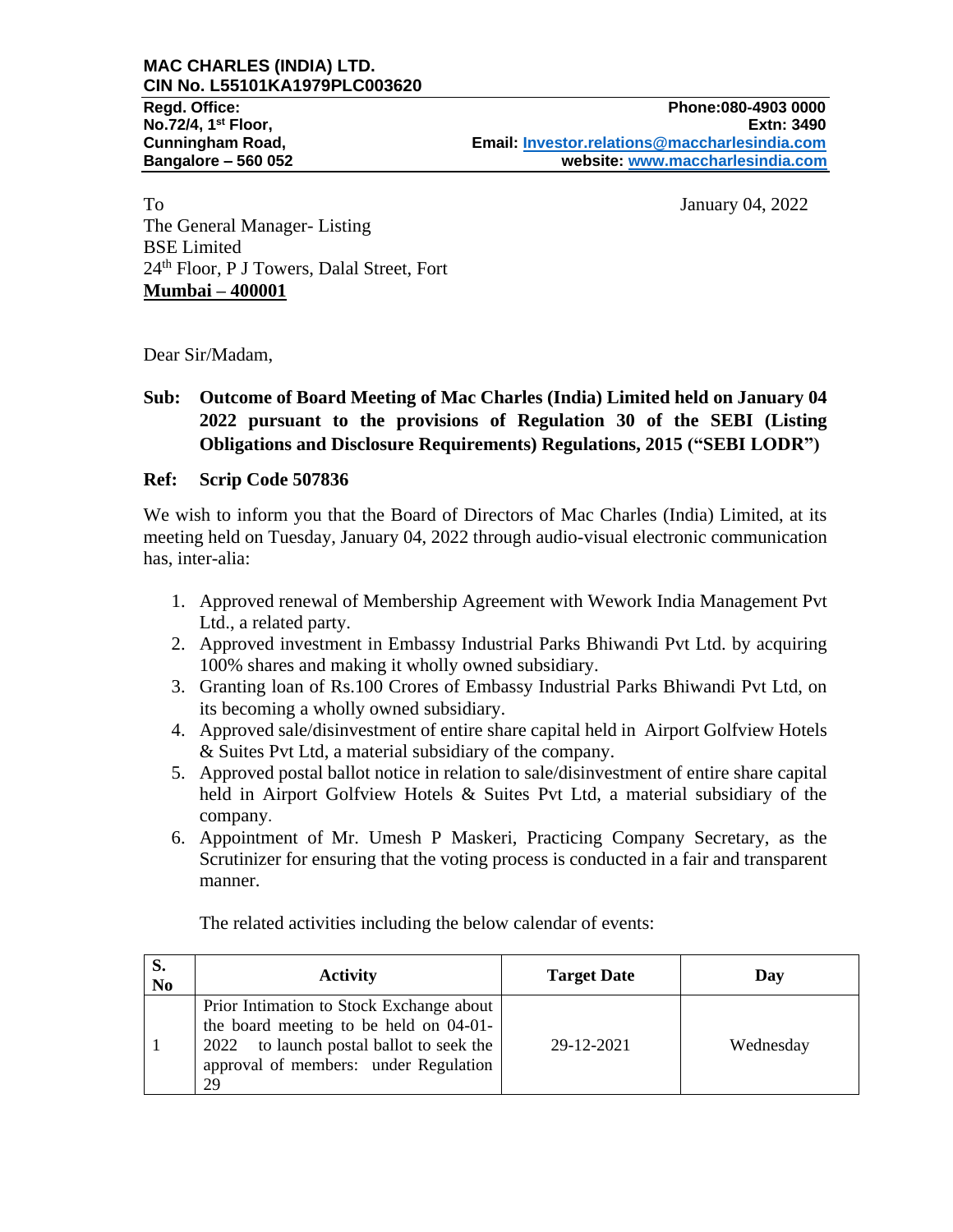# **MAC CHARLES (INDIA) LTD. CIN No. L55101KA1979PLC003620**

**No.72/4, 1<sup>st</sup> Floor,<br>Cunningham Road,** 

**Phone: 080-4903 0000**<br>**Extn: 3490 Email: [Investor.relations@maccharlesindia.com](mailto:Investor.relations@maccharlesindia.com) Bangalore – 560 052 website: [www.maccharlesindia.com](http://www.maccharlesindia.com/)**

| $\overline{2}$ | Cut off date for determination of eligibility<br>to vote on the postal ballot resolution                                                                                        | 31-12-2021 | Friday    |
|----------------|---------------------------------------------------------------------------------------------------------------------------------------------------------------------------------|------------|-----------|
| 3              | Intimation to Stock Exchange of the<br>outcome of Board meeting and calendar of<br>events of Postal ballot exercise                                                             | 04-01-2022 | Tuesday   |
| $\overline{4}$ | Generation of EVSN on CDSL evoting<br>portal by BgSE Financial, RTA                                                                                                             | 04-01-2022 | Tuesday   |
| 5              | Display of Notice of Postal ballot on the<br>website of Company                                                                                                                 | 05-01-2022 | Wednesday |
| 6              | Activation of EVSN on CDSL system by<br><b>RTA</b>                                                                                                                              | 05-01-2022 | Wednesday |
| $\overline{7}$ | Filing of Notice of Postal Ballot with the<br>Stock exchange by Company: Regulation<br>30                                                                                       | 05-01-2022 | Wednesday |
| 8              | CDSL Green Initiative to send the Notice<br>of Postal Ballot by email to all the<br>members who have furnished their email<br>Id.                                               | 06-01-2022 | Thursday  |
| 9              | Publication<br>advertisement<br>of<br>in<br>Newspapers: Financial Express: English<br>and Hosa Digantha: Kannada:                                                               | 07-01-2022 | Friday    |
| 10             | Filing<br>copies<br>of<br>newspaper<br>advertisements with BSE                                                                                                                  | 07-01-2022 | Friday    |
| 11             | Commencement of voting by remote<br>evoting                                                                                                                                     | 10-01-2022 | Monday    |
| 12             | Closure of postal ballot: last date for<br>voting by remote e-voting                                                                                                            | 08-02-2022 | Tuesday   |
| 13             | Submission of Scrutinizer's Report by<br>Scrutinizer                                                                                                                            | 10-02-2022 | Thursday  |
| 14             | Declaration of voting results by the<br>Chairman/Company Secretary                                                                                                              | 10-02-2022 | Thursday  |
| 15             | of scrutinizer report and<br>Submission<br>Intimation of voting results under<br>Regulation 44 (3) of LODR to Stock<br>Exchange (within 2 working days of<br>closure of voting) | 10-02-2022 | Thursday  |
| 16             | Display of voting results and scrutinizer<br>report on the website of Company                                                                                                   | 10-02-2022 | Thursday  |
| 17             | Filing of voting results and Scrutinizer<br>Report with CDSL                                                                                                                    | 10-02-2022 | Thursday  |

The meeting commenced at 05:00 P.M. and concluded at 5:25 P.M.

We request you to take on record of the same.